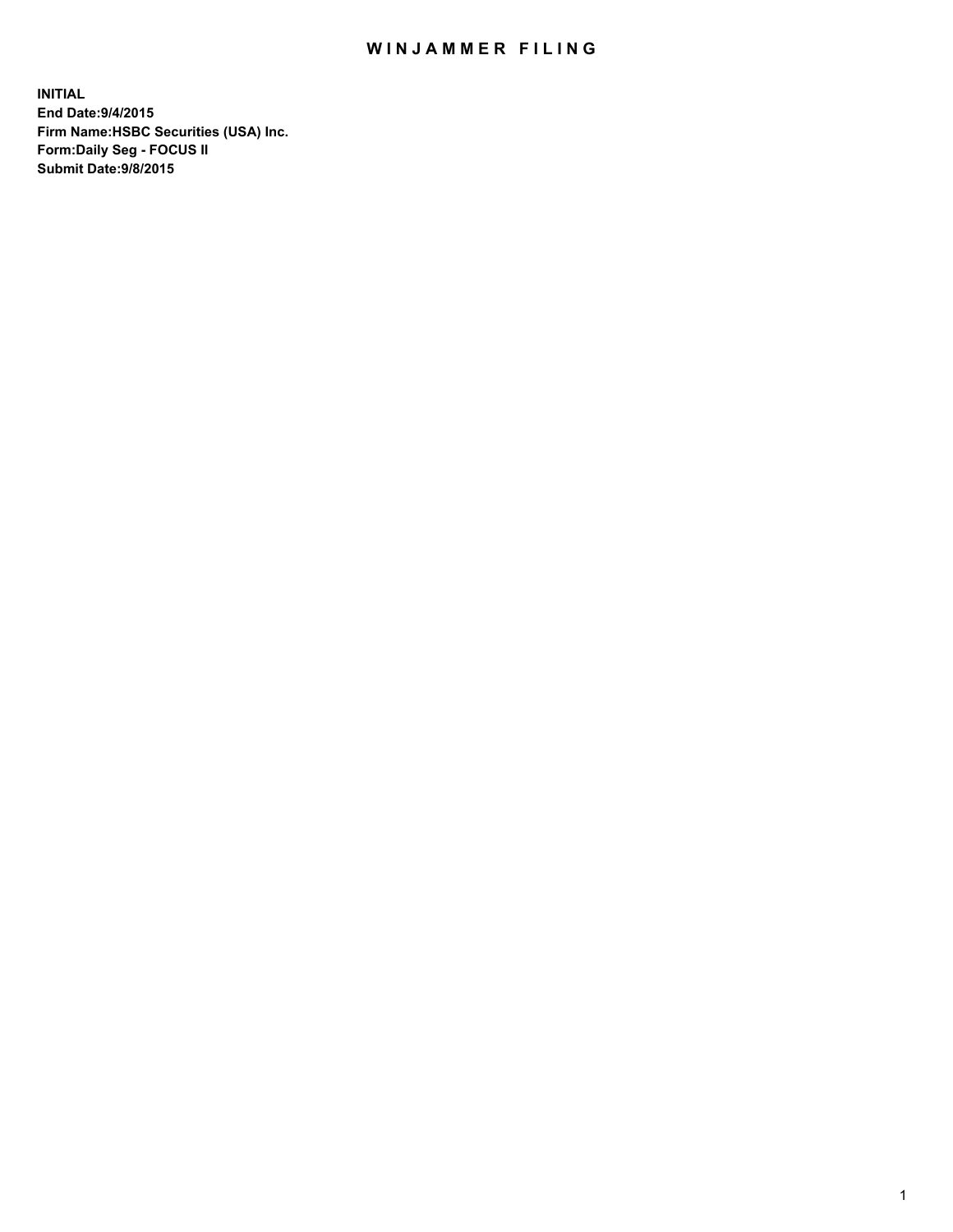## **INITIAL End Date:9/4/2015 Firm Name:HSBC Securities (USA) Inc. Form:Daily Seg - FOCUS II Submit Date:9/8/2015 Daily Segregation - Cover Page**

| Name of Company<br><b>Contact Name</b><br><b>Contact Phone Number</b><br><b>Contact Email Address</b>                                                                                                                                                                                                                          | <b>HSBC Securities (USA) Inc.</b><br>Steven richardson<br>212-525-6445<br>steven.richardson@us.hsbc.com |
|--------------------------------------------------------------------------------------------------------------------------------------------------------------------------------------------------------------------------------------------------------------------------------------------------------------------------------|---------------------------------------------------------------------------------------------------------|
| FCM's Customer Segregated Funds Residual Interest Target (choose one):<br>a. Minimum dollar amount: ; or<br>b. Minimum percentage of customer segregated funds required:%; or<br>c. Dollar amount range between: and; or<br>d. Percentage range of customer segregated funds required between:% and%.                          | 50,000,000<br>00<br>00                                                                                  |
| FCM's Customer Secured Amount Funds Residual Interest Target (choose one):<br>a. Minimum dollar amount: ; or<br>b. Minimum percentage of customer secured funds required:%; or<br>c. Dollar amount range between: and; or<br>d. Percentage range of customer secured funds required between:% and%.                            | 10,000,000<br>0 <sub>0</sub><br>00                                                                      |
| FCM's Cleared Swaps Customer Collateral Residual Interest Target (choose one):<br>a. Minimum dollar amount: ; or<br>b. Minimum percentage of cleared swaps customer collateral required:% ; or<br>c. Dollar amount range between: and; or<br>d. Percentage range of cleared swaps customer collateral required between:% and%. | 70,000,000<br><u>00</u><br><u>00</u>                                                                    |

Attach supporting documents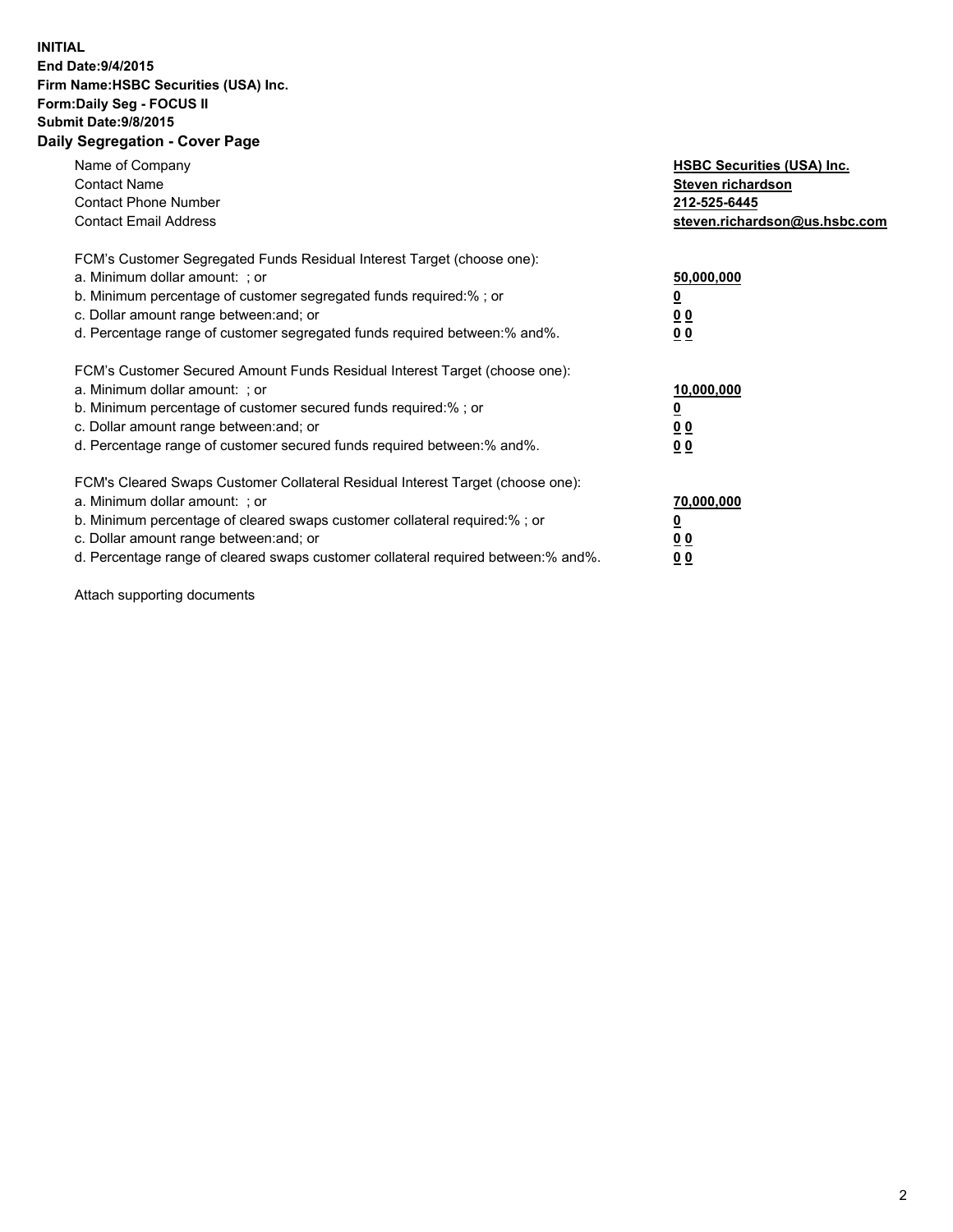**INITIAL End Date:9/4/2015 Firm Name:HSBC Securities (USA) Inc. Form:Daily Seg - FOCUS II Submit Date:9/8/2015 Daily Segregation - Secured Amounts** Foreign Futures and Foreign Options Secured Amounts Amount required to be set aside pursuant to law, rule or regulation of a foreign government or a rule of a self-regulatory organization authorized thereunder **0** [7305] 1. Net ledger balance - Foreign Futures and Foreign Option Trading - All Customers A. Cash **51,898,879** [7315] B. Securities (at market) **83,892,189** [7317] 2. Net unrealized profit (loss) in open futures contracts traded on a foreign board of trade **-3,042,903** [7325] 3. Exchange traded options a. Market value of open option contracts purchased on a foreign board of trade **0** [7335] b. Market value of open contracts granted (sold) on a foreign board of trade **0** [7337] 4. Net equity (deficit) (add lines 1. 2. and 3.) **132,748,165** [7345] 5. Account liquidating to a deficit and account with a debit balances - gross amount **2,974,158** [7351] Less: amount offset by customer owned securities **-2,560,548** [7352] **413,610** [7354] 6. Amount required to be set aside as the secured amount - Net Liquidating Equity Method (add lines 4 and 5) **133,161,775** [7355] 7. Greater of amount required to be set aside pursuant to foreign jurisdiction (above) or line 6. **133,161,775** [7360] FUNDS DEPOSITED IN SEPARATE REGULATION 30.7 ACCOUNTS 1. Cash in banks A. Banks located in the United States **3,575,021** [7500] B. Other banks qualified under Regulation 30.7 **0** [7520] **3,575,021** [7530] 2. Securities A. In safekeeping with banks located in the United States **83,892,189** [7540] B. In safekeeping with other banks qualified under Regulation 30.7 **0** [7560] **83,892,189** [7570] 3. Equities with registered futures commission merchants A. Cash **0** [7580] B. Securities **0** [7590] C. Unrealized gain (loss) on open futures contracts **0** [7600] D. Value of long option contracts **0** [7610] E. Value of short option contracts **0** [7615] **0** [7620] 4. Amounts held by clearing organizations of foreign boards of trade A. Cash **0** [7640] B. Securities **0** [7650] C. Amount due to (from) clearing organization - daily variation **0** [7660] D. Value of long option contracts **0** [7670] E. Value of short option contracts **0** [7675] **0** [7680] 5. Amounts held by members of foreign boards of trade A. Cash **92,488,186** [7700] B. Securities **0** [7710] C. Unrealized gain (loss) on open futures contracts **-3,042,903** [7720] D. Value of long option contracts **0** [7730] E. Value of short option contracts **0** [7735] **89,445,283** [7740] 6. Amounts with other depositories designated by a foreign board of trade **0** [7760] 7. Segregated funds on hand **0** [7765] 8. Total funds in separate section 30.7 accounts **176,912,493** [7770] 9. Excess (deficiency) Set Aside for Secured Amount (subtract line 7 Secured Statement Page 1 from Line 8) **43,750,718** [7380] 10. Management Target Amount for Excess funds in separate section 30.7 accounts **10,000,000** [7780] 11. Excess (deficiency) funds in separate 30.7 accounts over (under) Management Target **33,750,718** [7785]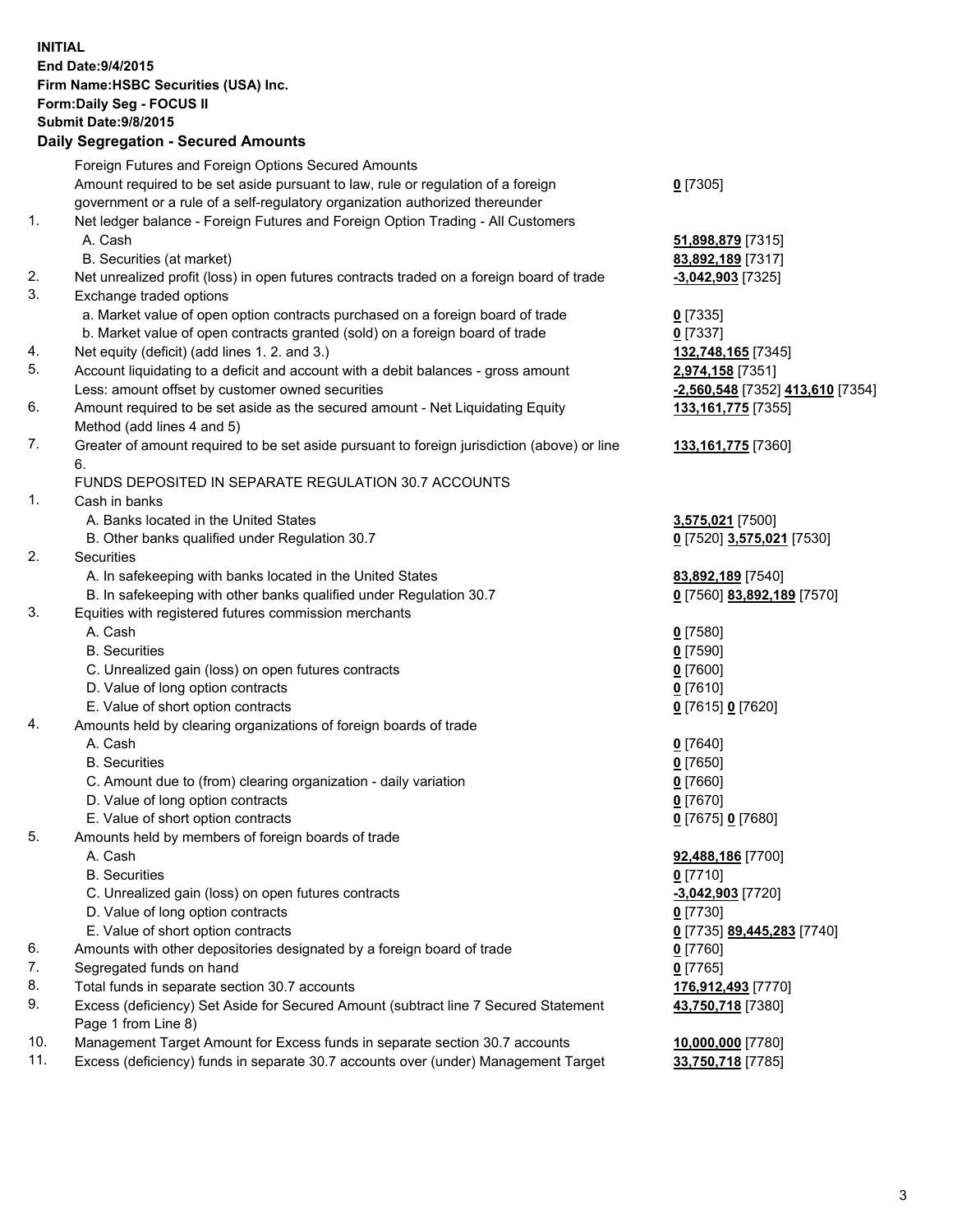| <b>INITIAL</b>                            | End Date: 9/4/2015<br>Firm Name: HSBC Securities (USA) Inc.                                                   |                              |  |  |  |  |
|-------------------------------------------|---------------------------------------------------------------------------------------------------------------|------------------------------|--|--|--|--|
| Form: Daily Seg - FOCUS II                |                                                                                                               |                              |  |  |  |  |
|                                           | <b>Submit Date: 9/8/2015</b>                                                                                  |                              |  |  |  |  |
| Daily Segregation - Segregation Statement |                                                                                                               |                              |  |  |  |  |
|                                           | SEGREGATION REQUIREMENTS(Section 4d(2) of the CEAct)                                                          |                              |  |  |  |  |
| 1.                                        | Net ledger balance                                                                                            |                              |  |  |  |  |
|                                           | A. Cash                                                                                                       | 722,676,978 [7010]           |  |  |  |  |
|                                           | B. Securities (at market)                                                                                     | 820,276,185 [7020]           |  |  |  |  |
| 2.<br>3.                                  | Net unrealized profit (loss) in open futures contracts traded on a contract market<br>Exchange traded options | -553,026,730 [7030]          |  |  |  |  |
|                                           | A. Add market value of open option contracts purchased on a contract market                                   | 145,482,392 [7032]           |  |  |  |  |
|                                           | B. Deduct market value of open option contracts granted (sold) on a contract market                           | -26,114,126 [7033]           |  |  |  |  |
| 4.                                        | Net equity (deficit) (add lines 1, 2 and 3)                                                                   | 1,109,294,699 [7040]         |  |  |  |  |
| 5.                                        | Accounts liquidating to a deficit and accounts with                                                           |                              |  |  |  |  |
|                                           | debit balances - gross amount                                                                                 | 26,603,879 [7045]            |  |  |  |  |
|                                           | Less: amount offset by customer securities                                                                    | -26,603,827 [7047] 52 [7050] |  |  |  |  |
| 6.                                        | Amount required to be segregated (add lines 4 and 5)                                                          | 1,109,294,751 [7060]         |  |  |  |  |
|                                           | FUNDS IN SEGREGATED ACCOUNTS                                                                                  |                              |  |  |  |  |
| 7.                                        | Deposited in segregated funds bank accounts                                                                   |                              |  |  |  |  |
|                                           | A. Cash                                                                                                       | 32,105,976 [7070]            |  |  |  |  |
|                                           | B. Securities representing investments of customers' funds (at market)                                        | $0$ [7080]                   |  |  |  |  |
|                                           | C. Securities held for particular customers or option customers in lieu of cash (at<br>market)                | 106,249,756 [7090]           |  |  |  |  |
| 8.                                        | Margins on deposit with derivatives clearing organizations of contract markets                                |                              |  |  |  |  |
|                                           | A. Cash                                                                                                       | 30,593,325 [7100]            |  |  |  |  |
|                                           | B. Securities representing investments of customers' funds (at market)                                        | 224,529,370 [7110]           |  |  |  |  |
|                                           | C. Securities held for particular customers or option customers in lieu of cash (at                           | 714,026,429 [7120]           |  |  |  |  |
|                                           | market)                                                                                                       |                              |  |  |  |  |
| 9.                                        | Net settlement from (to) derivatives clearing organizations of contract markets                               | 1,084,024 [7130]             |  |  |  |  |
| 10.                                       | Exchange traded options                                                                                       |                              |  |  |  |  |
|                                           | A. Value of open long option contracts                                                                        | 145,482,392 [7132]           |  |  |  |  |
|                                           | B. Value of open short option contracts                                                                       | -26,114,126 [7133]           |  |  |  |  |
| 11.                                       | Net equities with other FCMs                                                                                  |                              |  |  |  |  |
|                                           | A. Net liquidating equity                                                                                     | 51,656,473 [7140]            |  |  |  |  |
|                                           | B. Securities representing investments of customers' funds (at market)                                        | $0$ [7160]                   |  |  |  |  |
|                                           | C. Securities held for particular customers or option customers in lieu of cash (at<br>market)                | $0$ [7170]                   |  |  |  |  |
| 12.                                       | Segregated funds on hand                                                                                      | $0$ [7150]                   |  |  |  |  |
| 13.                                       | Total amount in segregation (add lines 7 through 12)                                                          | 1,279,613,619 [7180]         |  |  |  |  |
| 14.                                       | Excess (deficiency) funds in segregation (subtract line 6 from line 13)                                       | 170,318,868 [7190]           |  |  |  |  |
| 15.                                       | Management Target Amount for Excess funds in segregation                                                      | 50,000,000 [7194]            |  |  |  |  |
| 16.                                       | Excess (deficiency) funds in segregation over (under) Management Target Amount                                | 120,318,868 [7198]           |  |  |  |  |

16. Excess (deficiency) funds in segregation over (under) Management Target Amount Excess